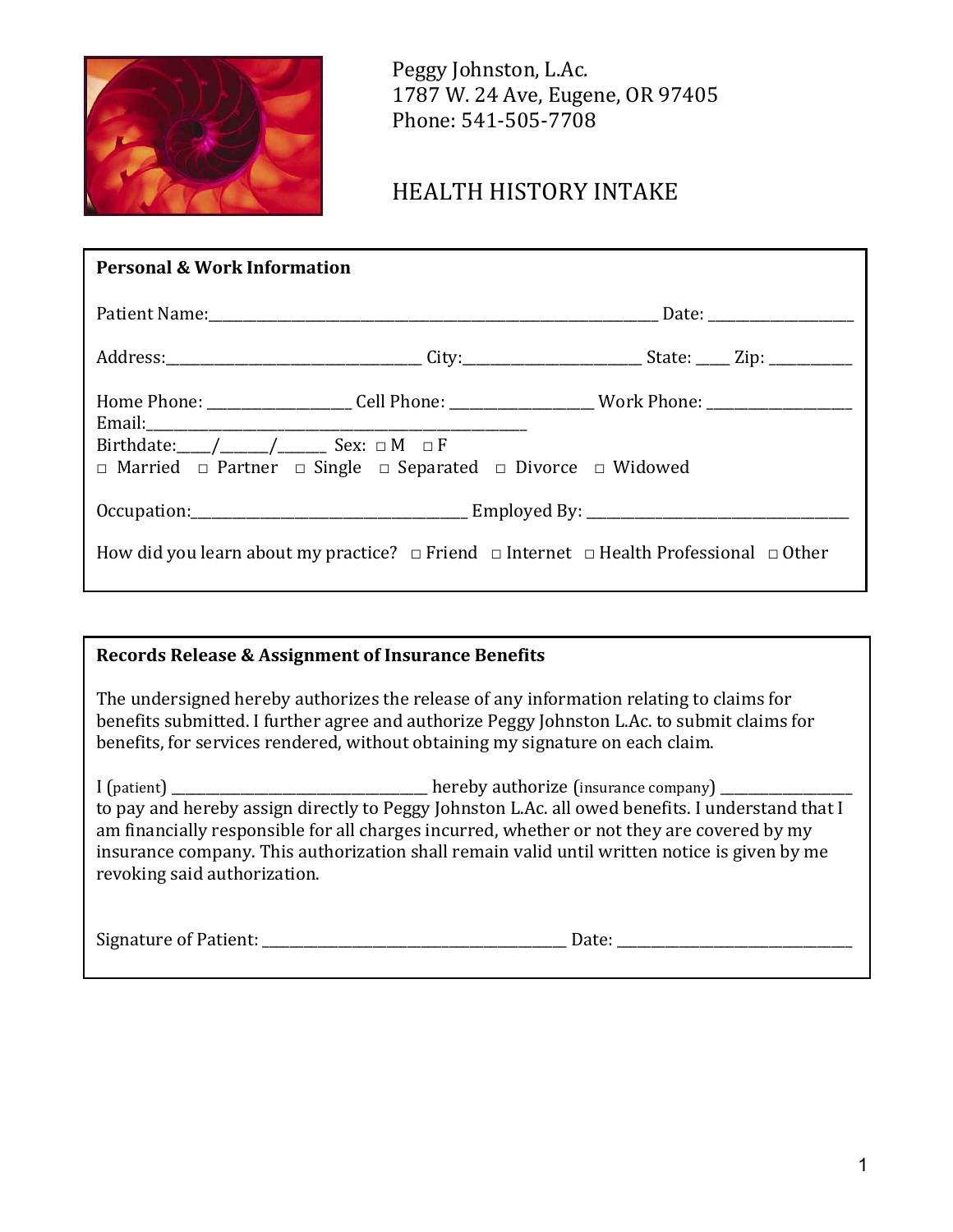Peggy Johnston L.Ac · 1787 W 24th Ave, Eugene, OR 97405 · (541) 505-7708

# **Health History**

**History of Present Illness:** How long have you had this problem? What does it feel like when it hurts? Does the pain/problem occur at a specific time? What makes the pain/problem worse or better? **Previous Hospitalizations/Surgeries/Serious Illnesses:** When? Hospital, City, State <u> 1989 - Johann Harry Harry Harry Harry Harry Harry Harry Harry Harry Harry Harry Harry Harry Harry Harry Harry H</u> <u> Territoria de la contenentación de la contenentación de la contenentación de la contenentación de la contenentación de la contenentación de la contenentación de la contenentación de la contenentación de la contenentación</u> Medications (include non-prescription, vitamins, supplements, etc) \_\_\_\_\_\_\_\_\_\_\_\_\_\_

# **Family Medical History**

| Relation | Age | <b>Diseases</b> | If deceased, cause of death |
|----------|-----|-----------------|-----------------------------|
|          |     |                 |                             |
|          |     |                 |                             |
|          |     |                 |                             |
|          |     |                 |                             |
|          |     |                 |                             |
|          |     |                 |                             |
|          |     |                 |                             |
|          |     |                 |                             |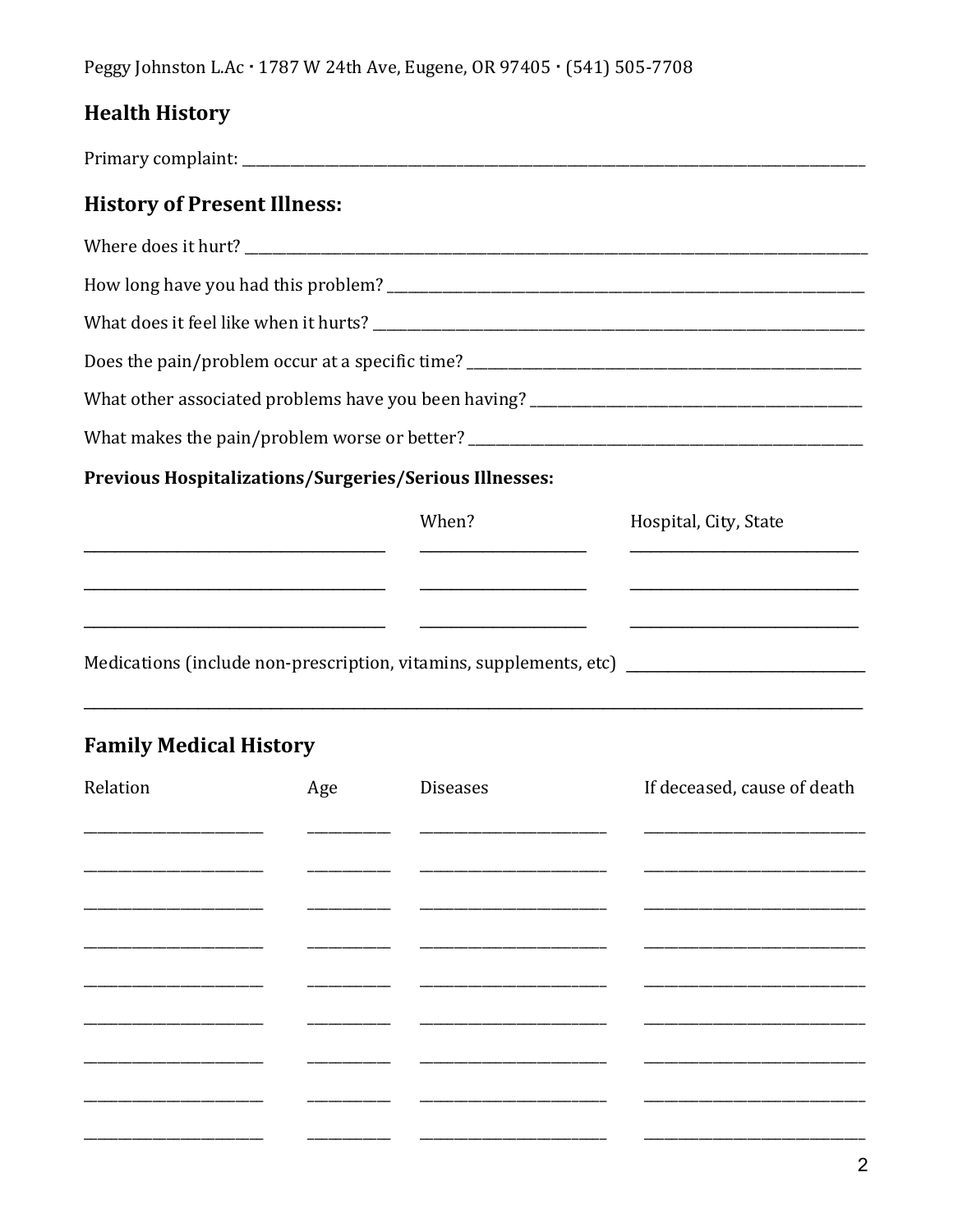Please mark an "X" next to any conditions you have had in the past and a " $\sqrt{\ }$ " after conditions you currently have:

# **MENTAL/EMOTIONAL ENDOCRINE IMMUNE**

- \_\_\_Mood swings/depression \_\_\_Thyroid problems \_\_\_Chronic fatigue syndrome
- 
- 
- \_\_Anxiety or nervousness
- \_\_\_Considered/attempted suicide \_\_\_Diabetes \_\_\_Allergies
- \_\_\_Seasonal depression

## NEUROLOGIC SKIN HEAD

- 
- 
- 
- 
- \_\_Numbness or tingling
- \_\_\_Loss of balance \_\_\_Acne or boils
- \_\_\_Loss of memory

- 
- 
- \_\_\_Pain on breathing \_\_\_Nose bleeds \_\_\_Earaches \_\_\_Wheezing or asthma \_\_\_Hay fever \_\_\_Ringing
- 
- 
- \_\_\_Spitting up blood \_\_\_Sinus headaches

### **MOUTH AND THROAT EYES MUSCULOSKELETAL**

- 
- 
- \_\_\_Copious saliva \_\_\_Blurriness \_\_\_Arthritis
- 
- \_\_\_Gum problems \_\_\_Glaucoma \_\_\_Sciatica
- 
- Frequent sore throat Tearing or dryness Muscle pain
- 

- -
- 
- \_\_\_Tension \_\_\_Hypoglycemia \_\_\_Frequent colds
	-
	-

Seizures **Example 20** Rashes **Rashes Example 20** Headaches \_\_\_Vertigo or dizziness \_\_\_Color change \_\_\_\_Migraines Lextema Lexikon and Lexikon and Mead injury \_\_\_Muscle weakness \_\_\_Fungus \_\_\_\_Jaw/TMJ problems

### **RESPIRATORY NOSE AND SINUS EARS**

- 
- 
- 
- \_\_\_Shortness of breath \_\_\_Sinus problems
	- \_\_Loss of smell
	-

- \_\_\_Teeth grinding \_\_\_Floaters or 'spots' \_\_\_Joint pain
	-
	-
- \_\_\_Dry mouth \_\_\_Double vision \_\_\_Weakness
	-
- \_\_\_Sore tongue or lips \_\_\_Near/far sightedness \_\_\_Broken bones
	-
	- \_\_\_Mouth sores \_\_\_Eye pain/strain \_\_\_Muscle spasm
		- \_\_\_Impaired vision \_\_\_Osteoporosis

- 
- \_Heat or cold intolerance \_\_\_Chronically swollen glands
- \_\_\_History of counseling \_\_\_Fatigue \_\_\_Chronic infections
	-
	-
	-

- 
- 
- 
- 

- \_\_\_Cough \_\_\_Stuffiness \_\_\_Impaired hearing
	-

- 
- \_\_\_Hoarseness \_\_\_Cataracts \_\_\_Joint stiffness
	-
	-
	-
	-
	-
	-
	-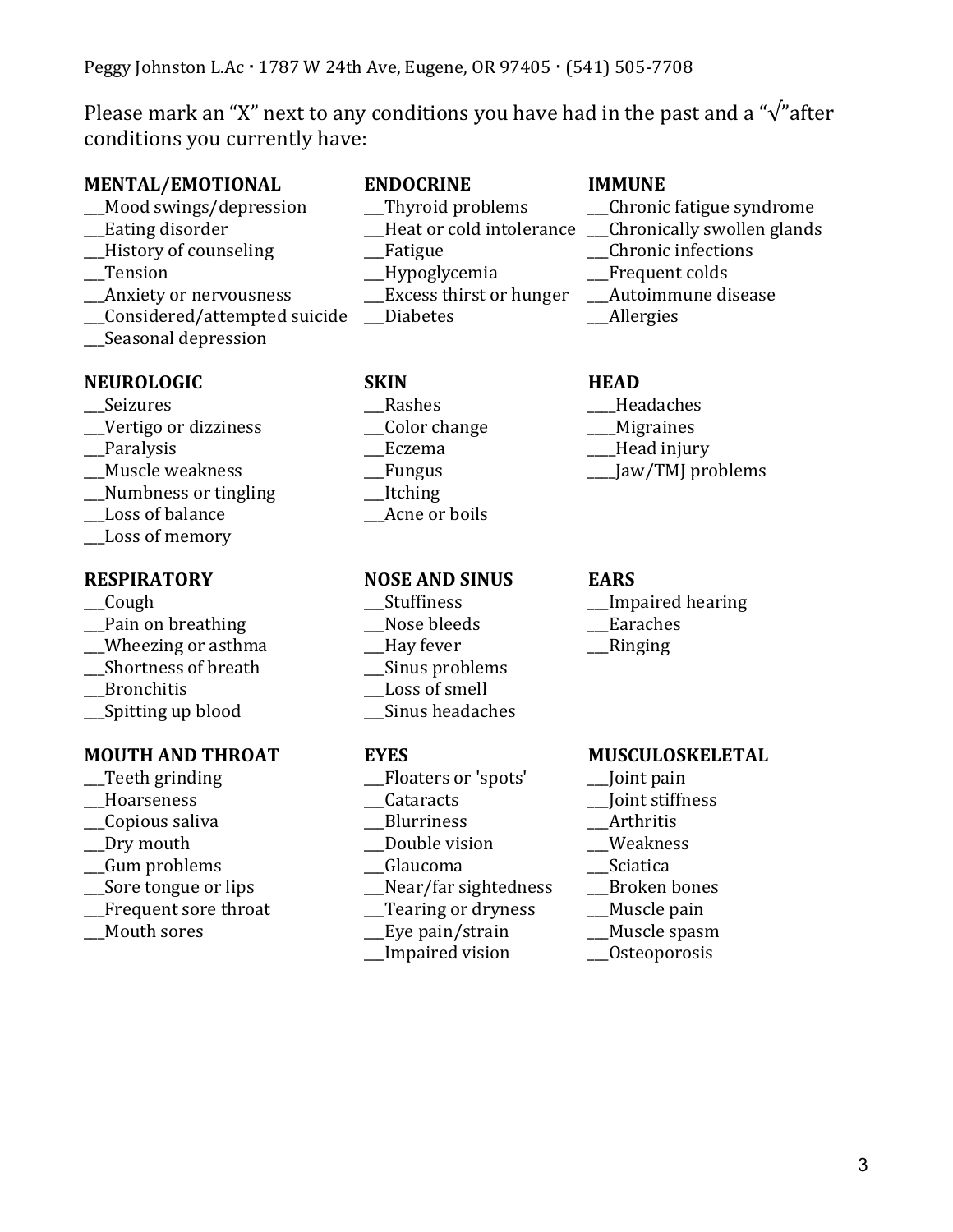| <b>URINARY/KIDNEY</b><br>Pain on urination<br>Increased frequency<br>Frequency at night<br>Kidney stones<br>Infections<br>Urine leakage                                                                                                                                                                                                                                                                                                                                            | <b>CARDIOVASCULAR</b><br>Heart disease<br>Murmurs<br>Chest pain<br>Poor circulation<br><b>Blood</b> clots<br>Deep leg pain<br>Valvular problems                                                                                                                                                                                                                          | Palpitations<br>Easy bruising<br>Anemia<br>Varicose veins<br>Fainting<br>Swelling in ankles                                                                                                                                                     |
|------------------------------------------------------------------------------------------------------------------------------------------------------------------------------------------------------------------------------------------------------------------------------------------------------------------------------------------------------------------------------------------------------------------------------------------------------------------------------------|--------------------------------------------------------------------------------------------------------------------------------------------------------------------------------------------------------------------------------------------------------------------------------------------------------------------------------------------------------------------------|-------------------------------------------------------------------------------------------------------------------------------------------------------------------------------------------------------------------------------------------------|
| <b>REPRODUCTIVE</b><br>Pain with intercourse<br>Chlamydia<br>Herpes<br>Genital warts<br>Discharges or sores<br>Sexual difficulties<br>Trouble conceiving<br><b>FEMALE ONLY</b><br># days of bleeding per cycle?<br>Are cycles regular?<br><b>PMS</b><br>Length of cycle (days)<br>Bleeding between cycles<br>Discharge<br>Painful menses<br>Endometrioses<br>__Menopause symptoms<br>Breast lumps or pain<br>Nipple discharge<br>Do you do self breast exams? y/n<br><b>HABITS</b> | <b>GASTROINTESTINAL</b><br>Trouble swallowing<br>Nausea<br>_Vomiting<br>Diarrhea<br><b>Belching</b><br>Passing gas<br>Change in appetite<br>Age of first menses<br><b>Clotting</b><br>Heavy cycles<br>Abnormal paps<br>__Ovarian cysts<br>$\mathcal{L}$ # of pregnancies<br>__# of miscarriages<br># of live births<br># of abortions<br>When was last period? _________ | Heartburn<br>Ulcer<br>Change in thirst<br>Hemorrhoids<br>Pain or cramps<br><b>Black stool</b><br>Blood in toilet<br><b>MALE ONLY</b><br>Hernias<br>Testicular mass<br>Prostate disease<br>Impotence<br>Testicular pain<br>Premature ejaculation |
| Drink coffee? ___________ Drink cola? ____________ Eat 3 meals a day? __________                                                                                                                                                                                                                                                                                                                                                                                                   |                                                                                                                                                                                                                                                                                                                                                                          | How many hours do you sleep? ______ Do you sleep well? ______ Use recreational drugs?_________<br>Use tobacco? ____________ Consume alcohol? ___________ How much water do you drink daily? _______________                                     |

How does your health condition affect your life on an ongoing basis? \_\_\_\_\_\_\_\_\_\_\_\_\_\_\_\_\_\_\_\_\_\_\_\_\_\_\_\_\_\_\_\_\_\_\_\_\_\_\_

How would your life be different if you didn't have this condition? \_\_\_\_\_\_\_\_\_\_\_\_\_\_\_\_\_\_\_\_\_\_\_\_\_\_\_\_\_\_\_\_\_\_\_\_\_\_\_\_\_\_

On a scale of 1-10, how committed are you to improving your state of health? \_\_\_\_\_\_\_\_\_\_ On a scale of 1-10, how much change are you willing to make at this time for improvement? \_\_\_\_\_\_\_\_\_

 $\overline{a}$  , and the set of the set of the set of the set of the set of the set of the set of the set of the set of the set of the set of the set of the set of the set of the set of the set of the set of the set of the set